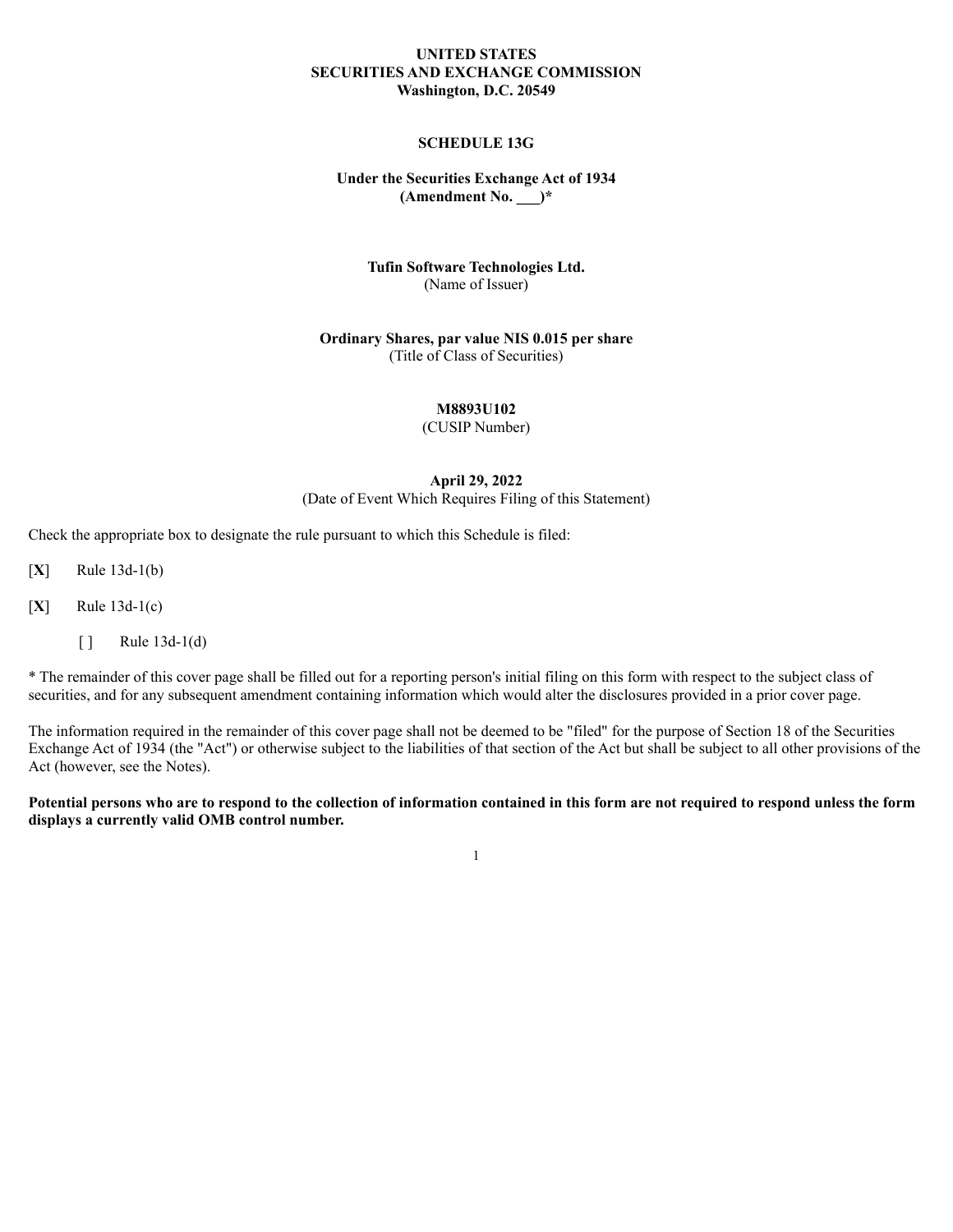# **Beryl Capital Management LLC**

2. Check the Appropriate Box if a Member of a Group (See Instructions)

 $(a)$   $X$ 

- (b) \_\_\_\_\_\_
- 3. SEC Use Only
- 4. Citizenship or Place of Organization **Delaware**

| Number of<br><b>Shares</b>     | 5. Sole Voting Power 0                                               |
|--------------------------------|----------------------------------------------------------------------|
| Beneficially<br>Owned by       | 6. Shared Voting Power 3,159,797                                     |
| Each Reporting<br>Person With: | 7. Sole Dispositive Power 0<br>8. Shared Dispositive Power 3,159,797 |

9. Aggregate Amount Beneficially Owned by Each Reporting Person **3,159,797**

- 10. Check if the Aggregate Amount in Row (9) Excludes Certain Shares (See Instructions) **\_\_\_\_\_\_**
- 11. Percent of Class Represented by Amount in Row (9) **8.2%**
- 12. Type of Reporting Person (See Instructions) **IA, OO**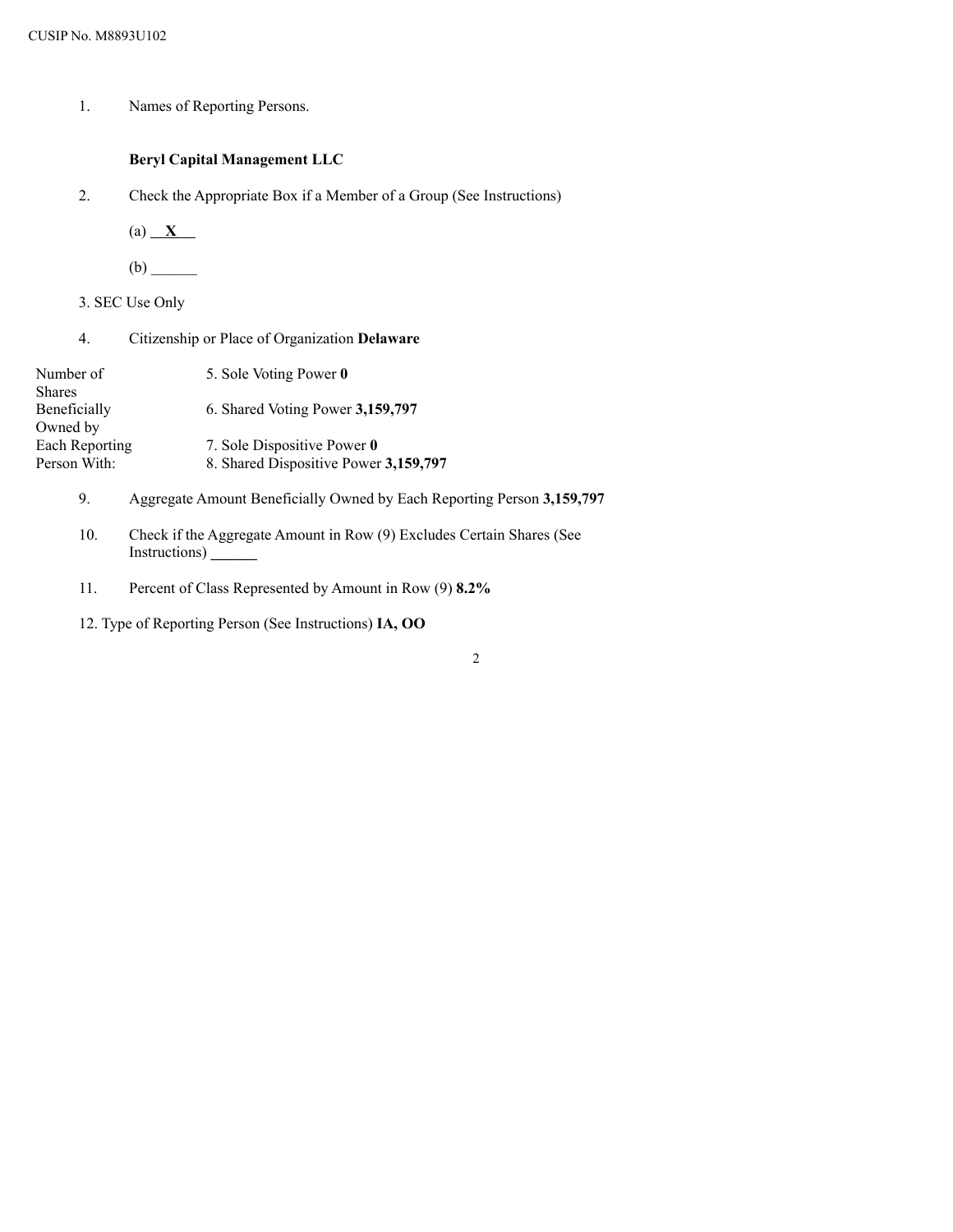#### **Beryl Capital Management LP**

2. Check the Appropriate Box if a Member of a Group (See Instructions)

 $(a)$   $X$ 

- (b) \_\_\_\_\_\_
- 3. SEC Use Only
- 4. Citizenship or Place of Organization **Delaware**

| Number of<br><b>Shares</b>     | 5. Sole Voting Power 0                                               |
|--------------------------------|----------------------------------------------------------------------|
| Beneficially<br>Owned by       | 6. Shared Voting Power 3,159,797                                     |
| Each Reporting<br>Person With: | 7. Sole Dispositive Power 0<br>8. Shared Dispositive Power 3,159,797 |

- 9. Aggregate Amount Beneficially Owned by Each Reporting Person **3,159,797**
- 10. Check if the Aggregate Amount in Row (9) Excludes Certain Shares (See Instructions) **\_\_\_\_\_\_**
- 11. Percent of Class Represented by Amount in Row (9) **8.2%**
- 12. Type of Reporting Person (See Instructions) **IA, PN**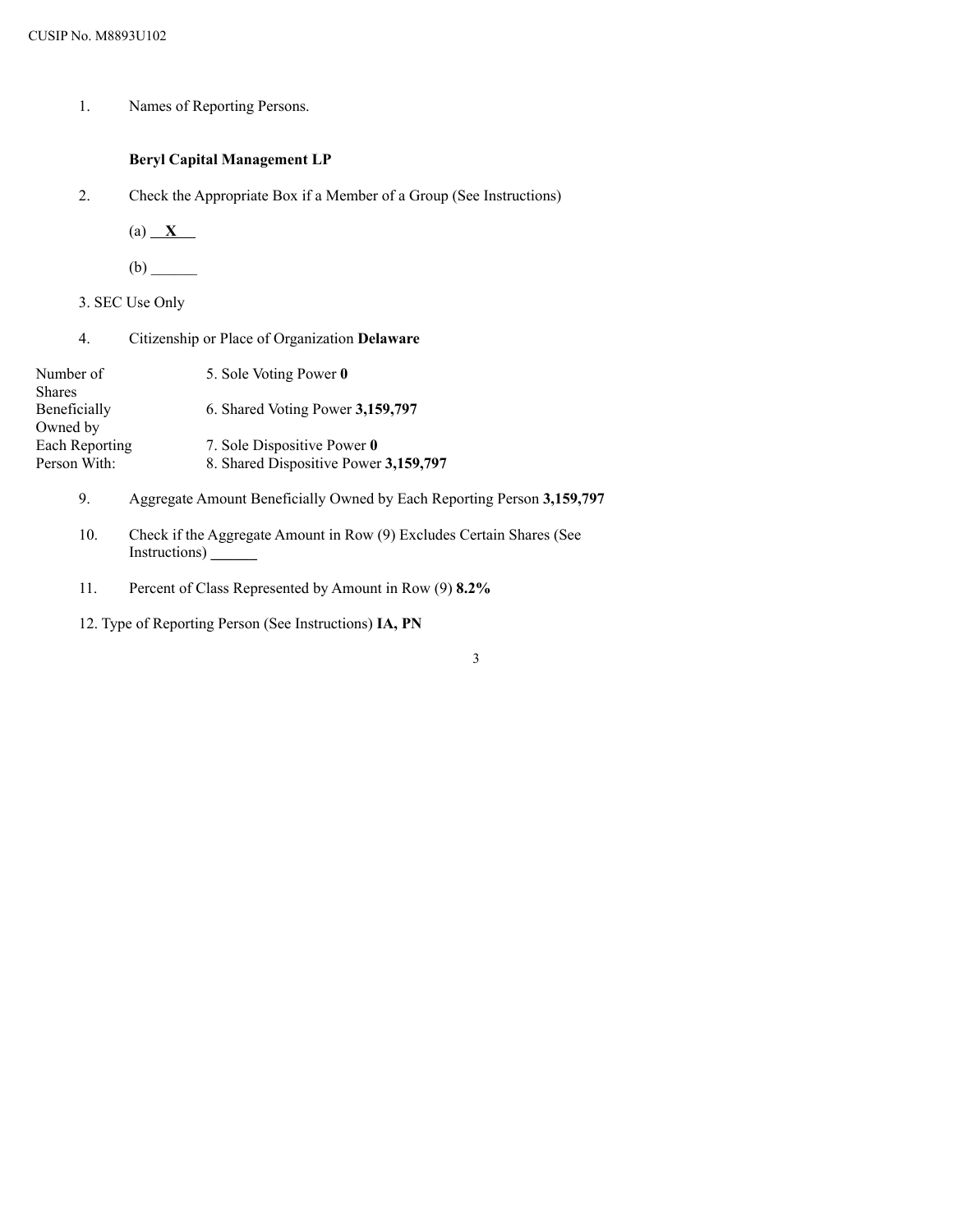# **Beryl Capital Partners II LP**

2. Check the Appropriate Box if a Member of a Group (See Instructions)

 $(a)$ <sub>\_\_\_</sub>

- (b) \_\_\_\_\_\_
- 3. SEC Use Only
- 4. Citizenship or Place of Organization **Delaware**

| Number of<br><b>Shares</b> | 5. Sole Voting Power 0                |
|----------------------------|---------------------------------------|
| Beneficially               | 6. Shared Voting Power 2,790,772      |
| Owned by                   |                                       |
| Each Reporting             |                                       |
| Person With:               | 7. Sole Dispositive Power 0           |
|                            | 8. Shared Dispositive Power 2,790,772 |

- 9. Aggregate Amount Beneficially Owned by Each Reporting Person **2,790,772**
- 10. Check if the Aggregate Amount in Row (9) Excludes Certain Shares (See Instructions) **\_\_\_\_\_\_**
- 11. Percent of Class Represented by Amount in Row (9) **7.3%**
- 12. Type of Reporting Person (See Instructions) **PN**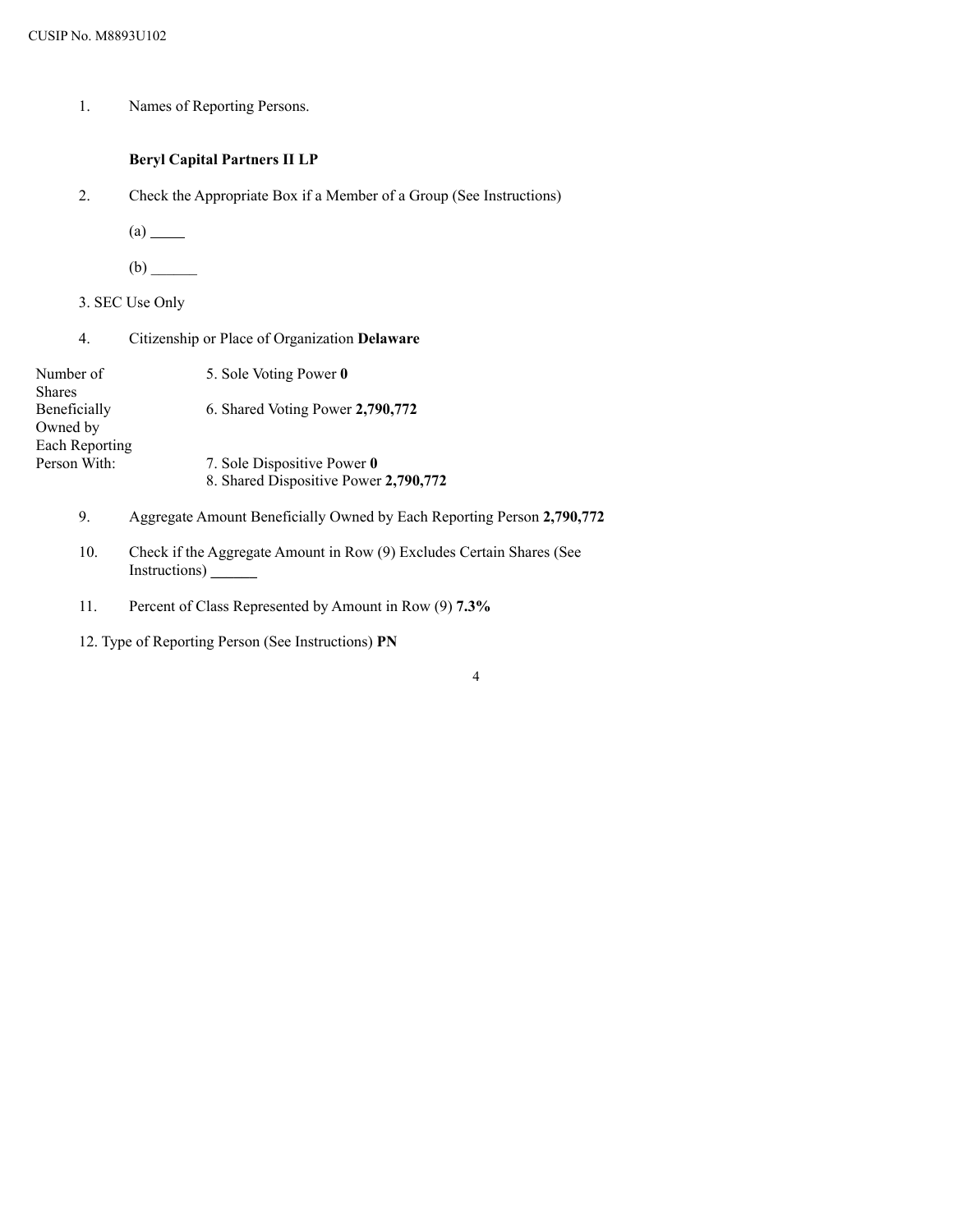# **David A. Witkin**

2. Check the Appropriate Box if a Member of a Group (See Instructions)

(a) **X**

 $(b)$ 

3. SEC Use Only

4. Citizenship or Place of Organization **U.S.A.**

| Number of<br><b>Shares</b>     | 5. Sole Voting Power 0                                               |
|--------------------------------|----------------------------------------------------------------------|
| Beneficially<br>Owned by       | 6. Shared Voting Power 3,159,797                                     |
| Each Reporting<br>Person With: | 7. Sole Dispositive Power 0<br>8. Shared Dispositive Power 3,159,797 |

- 9. Aggregate Amount Beneficially Owned by Each Reporting Person **3,159,797**
- 10. Check if the Aggregate Amount in Row (9) Excludes Certain Shares (See Instructions) **\_\_\_\_\_\_**
- 11. Percent of Class Represented by Amount in Row (9) **8.2%**

12. Type of Reporting Person (See Instructions) **IN, HC**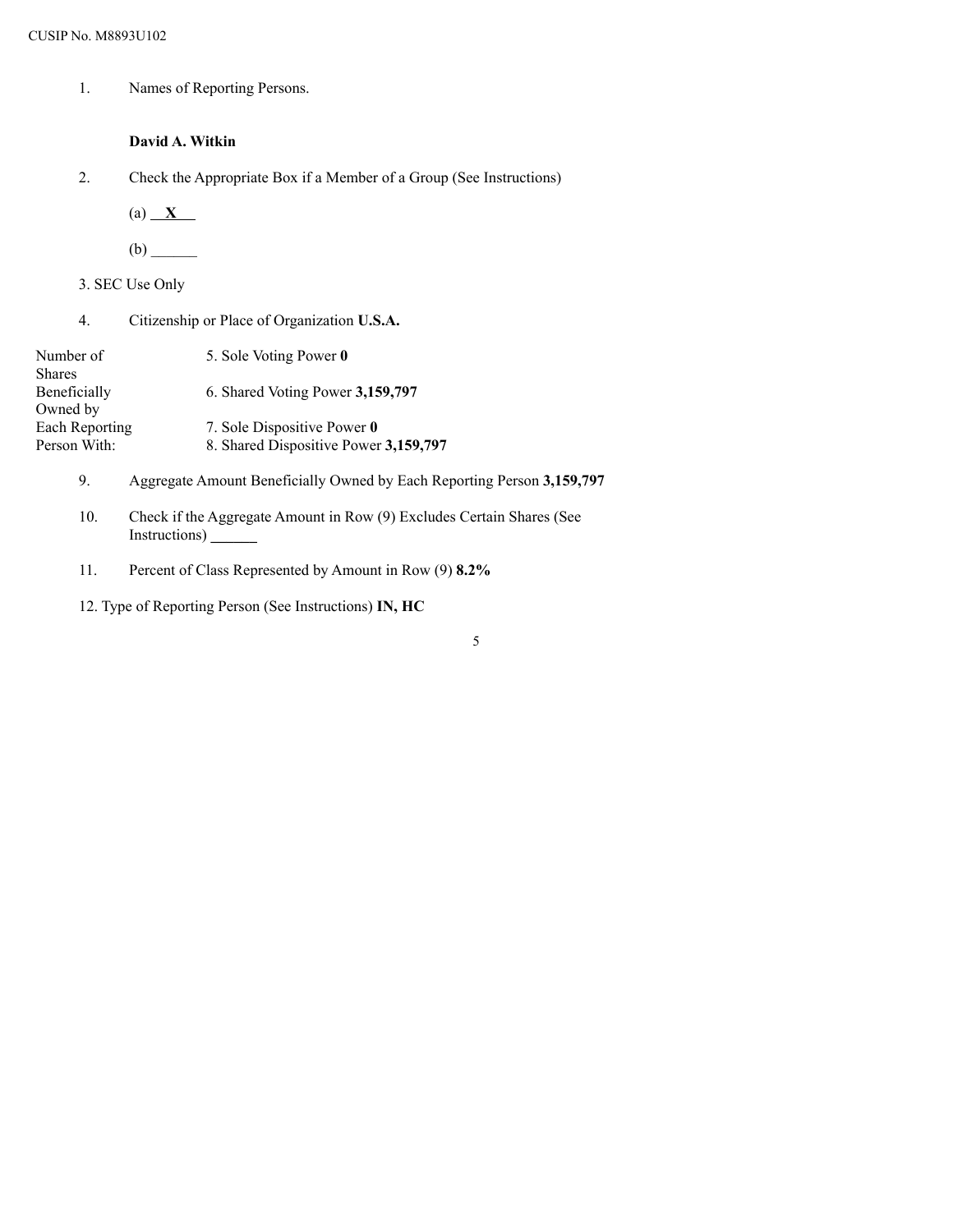#### **Item 1.**

| (a) | Name of Issuer |
|-----|----------------|
|     |                |

**Tufin Software Technologies Ltd.**

(b) Address of Issuer's Principal Executive Offices

**5 HaShalom Road, ToHa Tower, Tel Aviv 6789205 Israel**

## **Item 2.**

(a) The names of the persons filing this statement are:

**Beryl Capital Management LLC ("Beryl"), Beryl Capital Management LP ("Beryl GP"), Beryl Capital Partners II LP** (the "Partnership") and David A. Witkin (collectively, the "Filers"). Each Filer disclaims beneficial ownership of the Stock except to the extent of that person's pecuniary interest therein. In addition, the filing of this Schedule 13G on behalf of the Partnership should not be construed as an admission that it is, and it disclaims that it is, a beneficial owner, **as defined in Rule 13d-3 under the Act, of any of the Stock covered by this Schedule 13G.**

(b) The principal business office of the Filers is located at:

**1611 S. Catalina Ave., Suite 309, Redondo Beach, CA 90277**

- (c) For citizenship of Filers, see Item 4 of the cover sheet for each Filer.
- (d) This statement relates to the Issuer's **Ordinary Shares, par value NIS 0.015 per share** (the "Stock").
- (e) The CUSIP number of the Issuer is: **M8893U102**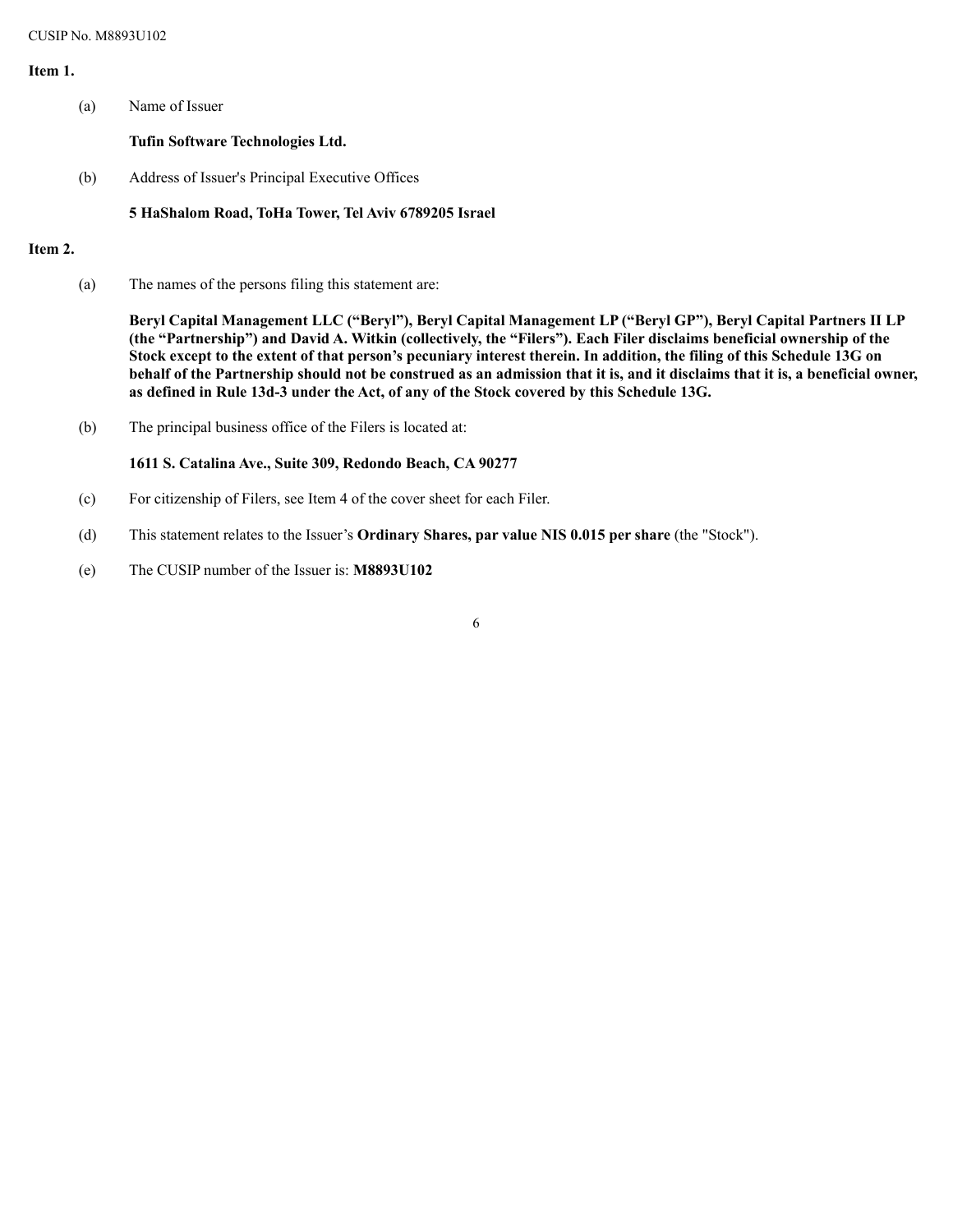| Item 3. | If this statement is filed pursuant to rule $240.13d-1(b)$ or $240.13d-2(b)$ or (c), check whether the person filing is a:                                           |
|---------|----------------------------------------------------------------------------------------------------------------------------------------------------------------------|
| (a)     | [] Broker or dealer registered under section 15 of the Act (15 U.S.C. 780).                                                                                          |
| (b)     | [ ] Bank as defined in section $3(a)(6)$ of the Act (15 U.S.C. 78c).                                                                                                 |
| (c)     | [] Insurance company as defined in section $3(a)(19)$ of the Act (15 U.S.C. 78c).                                                                                    |
| (d)     | [ ] Investment company registered under section 8 of the Investment Company Act of 1940 (15 U.S.C. 80a-8).                                                           |
| (e)     | [X] An investment adviser in accordance with section 240.13d-1(b)(1)(ii)(E), as to Beryl and Beryl GP.                                                               |
| (f)     | [ ] An employee benefit plan or endowment fund in accordance with section 240.13d-1(b)(1)(ii)(F).                                                                    |
| (g)     | [X] A parent holding company or control person in accordance with $240.13d-1(b)(1)(ii)(G)$ , as to Mr. Witkin.                                                       |
| (h)     | [1] A savings association as defined in section 3(b) of the Federal Deposit Insurance Act (12 U.S.C. 1813).                                                          |
| (i)     | [ ] A church plan that is excluded from the definition of an investment company under section $3(c)(14)$ of the Investment<br>Company Act of 1940 (15 U.S.C. 80a-3). |
| (j)     | [ ] A non-U.S. institution in accordance with $\S 240.13d-1(b)(ii)(J)$ .                                                                                             |
| (k)     | [ ] Group, in accordance with Rule $13d-1(b)(1)(ii)(K)$ .                                                                                                            |
|         | If filing as a non-U.S. institution in accordance with $\S 240.13d-1(b)(1)(ii)(J)$ , please specify the type of institution                                          |

# **Item 4. Ownership.**

See Items 5-9 and 11 of the cover page for each Filer.

The percentages reported in this Schedule 13G are based on 38,383,435 Ordinary Shares outstanding.

 $\mathcal{L}_\mathcal{L} = \{ \mathcal{L}_\mathcal{L} = \{ \mathcal{L}_\mathcal{L} = \{ \mathcal{L}_\mathcal{L} = \{ \mathcal{L}_\mathcal{L} = \{ \mathcal{L}_\mathcal{L} = \{ \mathcal{L}_\mathcal{L} = \{ \mathcal{L}_\mathcal{L} = \{ \mathcal{L}_\mathcal{L} = \{ \mathcal{L}_\mathcal{L} = \{ \mathcal{L}_\mathcal{L} = \{ \mathcal{L}_\mathcal{L} = \{ \mathcal{L}_\mathcal{L} = \{ \mathcal{L}_\mathcal{L} = \{ \mathcal{L}_\mathcal{$ 

# **Item 5. Ownership of Five Percent or Less of a Class**

If this statement is being filed to report the fact that as of the date hereof the reporting person has ceased to be the beneficial owner of more than five percent of the class of securities, check the following [ ].

# **Item 6. Ownership of More than Five Percent on Behalf of Another Person.**

Beryl is the investment adviser to the Partnership and other private investment funds (collectively, the "Funds") and other accounts. Beryl is the general partner of Beryl GP, which is also the general partner of one or more of the Funds. Mr. Witkin is the control person of Beryl and Beryl GP. The Funds hold the Stock for the benefit of their investors, and the Funds and Beryl's other clients have the right to receive or the power to direct the receipt of dividends from, or the proceeds from the sale of, the Stock. Other than the Partnership, no individual client's holdings of the Stock are more than five percent of the outstanding Stock.

#### Item 7. Identification and Classification of the Subsidiary Which Acquired the Security Being Reported on By the Parent **Holding Company.**

Not applicable.

# **Item 8. Identification and Classification of Members of the Group.**

Beryl is the investment adviser to the Funds and other accounts. Beryl is the general partner of Beryl GP, which is the general partner of one or more of the Funds. Mr. Witkin is the control person of Beryl.

# **Item 9. Notice of Dissolution of Group**

Not applicable.

**Item 10. Material to Be Filed as Exhibits**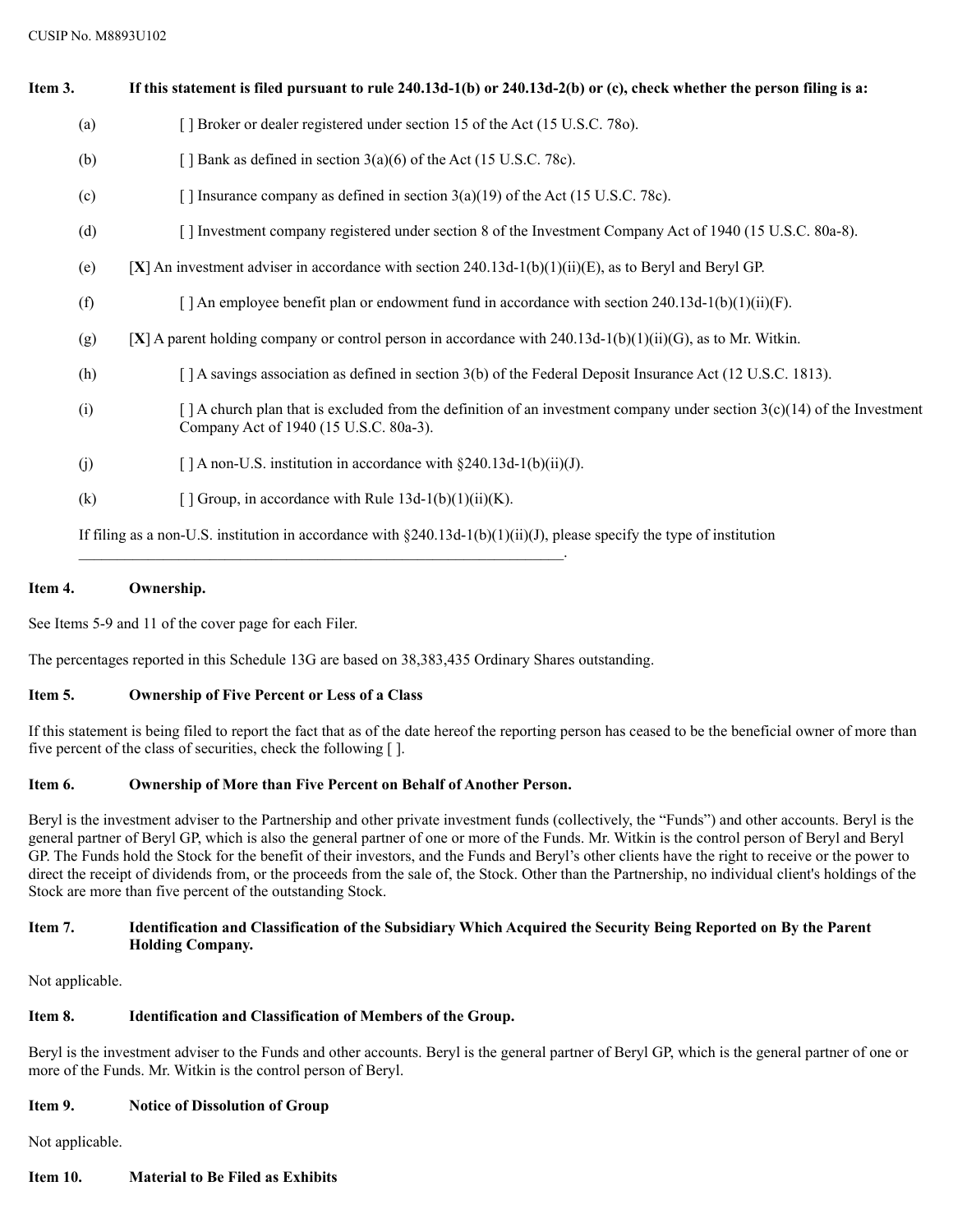Exhibit A Joint Filing Agreement.

# **Item 11. Certification of Beryl, Beryl GP and Mr. Witkin.**

By signing below I certify that, to the best of my knowledge and belief, the securities referred to above were acquired and are held in the ordinary course of business and were not acquired and are not held for the purpose of or with the effect of changing or influencing the control of the issuer of the securities and were not acquired and are not held in connection with or as a participant in any transaction having that purpose or effect.

# **Certification of the Partnership.**

By signing below I certify that, to the best of my knowledge and belief, the securities referred to above were not acquired and are not held for the purpose of or with the effect of changing or influencing the control of the issuer of the securities and were not acquired and are not held in connection with or as a participant in any transaction having that purpose or effect.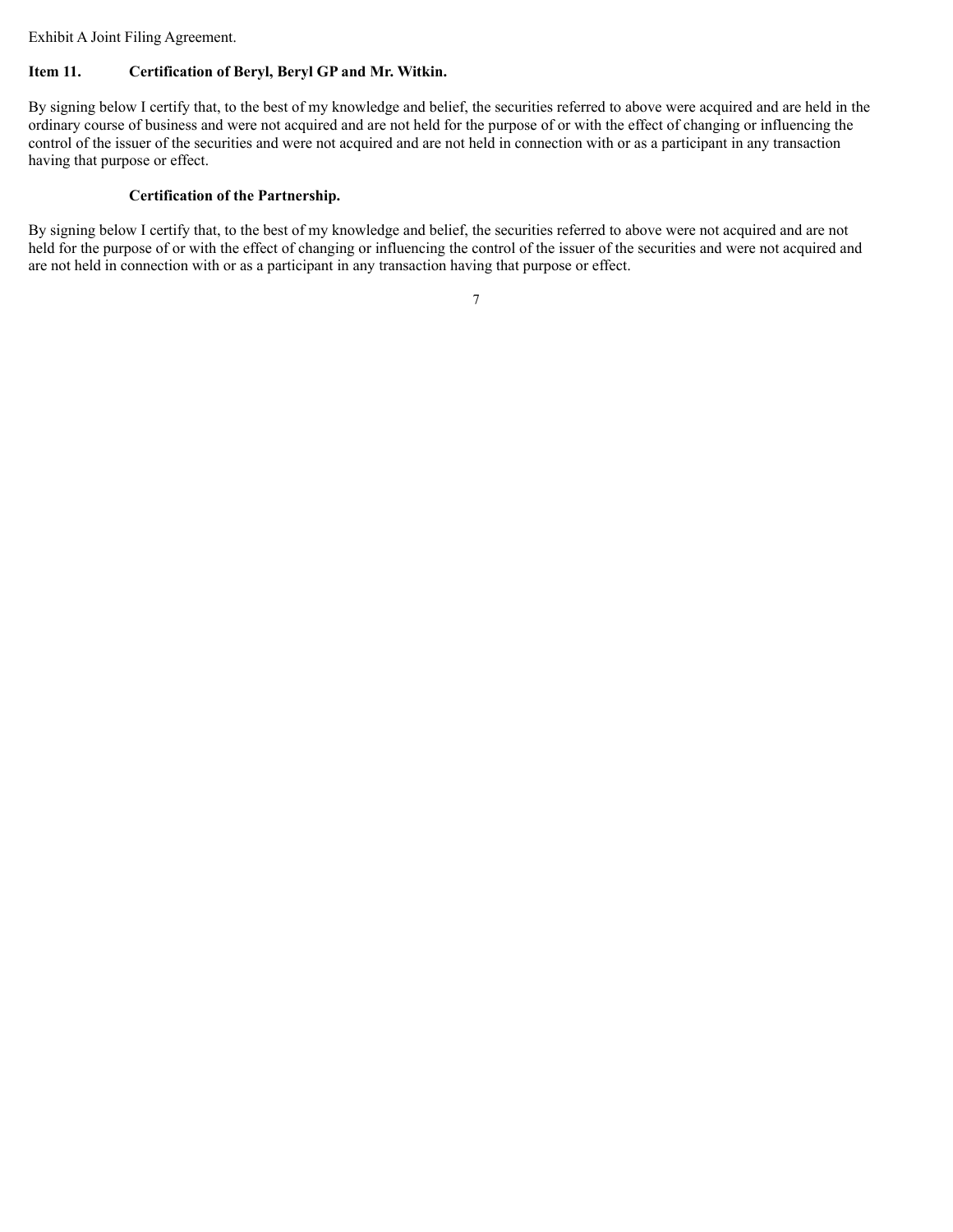# SIGNATURE

After reasonable inquiry and to the best of my knowledge and belief, I certify that the information set forth in this statement is true, complete and correct.

Dated: May 10, 2022

### **BERYL CAPITAL MANAGEMENT LLC BERYL CAPITAL MANAGEMENT LP**

By: */s/ Andrew Nelson* Andrew Nelson By: */s/ Andrew Nelson* Chief Operating Officer and CFO Andrew Nelson

#### **BERYL CAPITAL PARTNERS II LP**

By: Beryl Capital Management LP */s/ David A. Witkin* General Partner **David A. Witkin**

By: Beryl Capital Management LLC General Partner

> By: */s/ Andrew Nelson* Andrew Nelson Chief Operating Officer

By: Beryl Capital Management LLC General Partner

Chief Operating Officer and CFO